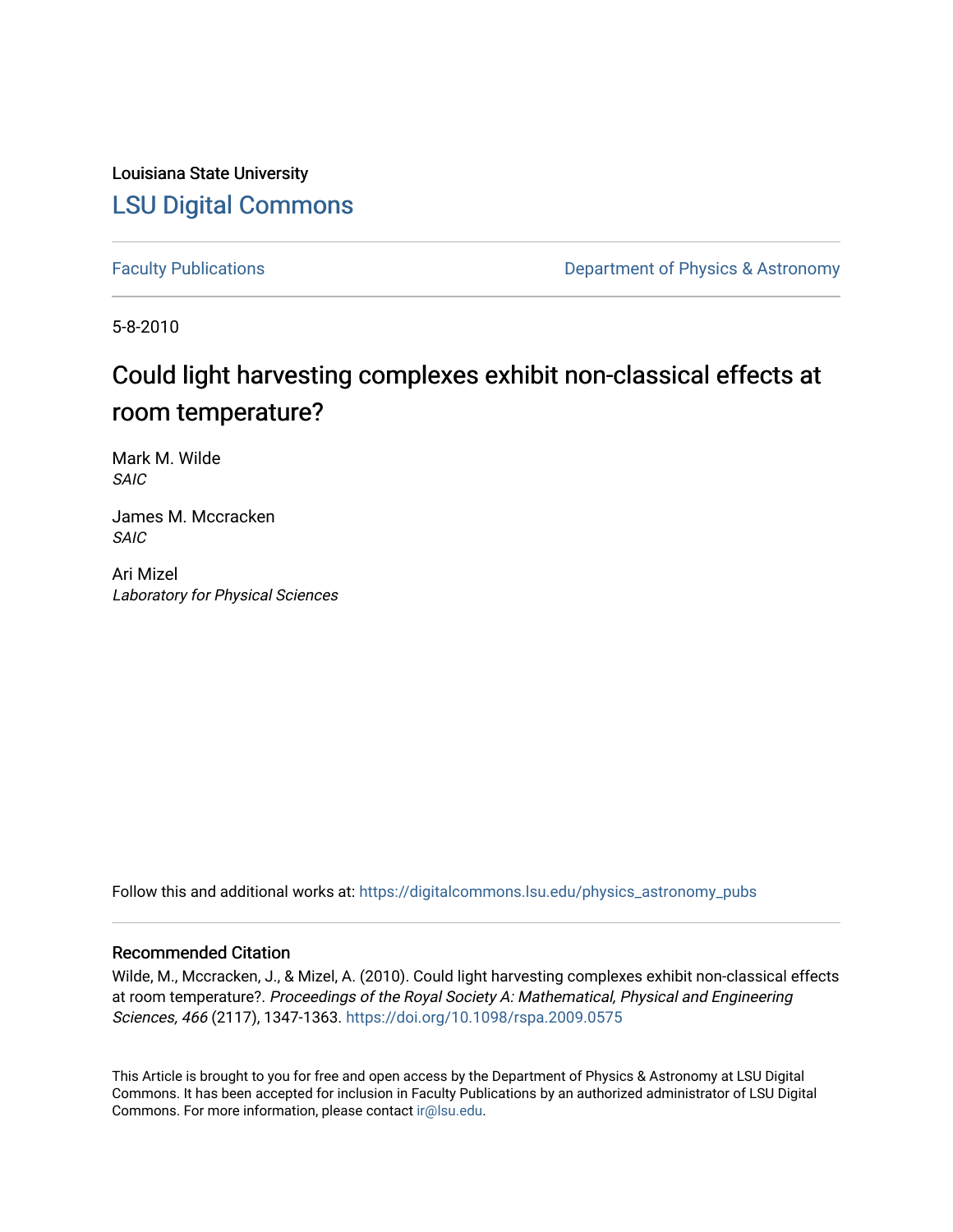## Could light harvesting complexes exhibit non-classical effects at room temperature?

Mark M. Wilde and James M. McCracken

*Electronic Systems Division, Science Applications International Corporation,*

*4001 North Fairfax Drive, Arlington, Virginia, USA 22203*

Ari Mizel

*Laboratory for Physical Sciences, 8050 Greenmead Drive, College Park, Maryland, USA 20740*

(Dated: October 26, 2018)

Mounting experimental and theoretical evidence suggests that coherent quantum effects play a role in the efficient transfer of an excitation from a chlorosome antenna to a reaction center in the Fenna-Matthews-Olson protein complex. However, it is conceivable that a satisfying alternate interpretation of the results is possible in terms of a classical theory. To address this possibility, we consider a class of classical theories satisfying the minimal postulates of macrorealism and frame Leggett-Garg-type tests that could rule them out. Our numerical simulations indicate that even in the presence of decoherence, several tests could exhibit the required violations of the Leggett-Garg inequality. Remarkably, some violations persist even at room temperature for our decoherence model.

PACS numbers: 03.65.Ta, 03.65.Yz, 82.39.Jn

Keywords: Leggett-Garg inequality, macrorealism, Fenna-Matthews-Olson protein complex, Prosthecochloris aestuarii, quantum effects in biological systems

# I. INTRODUCTION

Does quantum mechanics play a nontrivial role in evolutionary or molecular processes in biological systems? How could this result be true, when biological systems interact in environments that are "hot" and "wet?"Furthermore, how can we frame the first question rigorously? These questions have been the subject of intense debate [\[1](#page-8-0), [2](#page-8-1)] and a surge of recent interest from both the quantum information community [\[3,](#page-8-2) [4](#page-8-3), [5,](#page-8-4) [6,](#page-8-5) [7](#page-8-6), [8,](#page-8-7) [9](#page-8-8), [10,](#page-8-9) [11,](#page-8-10) [12](#page-8-11), [13,](#page-8-12) [14](#page-9-0), [15,](#page-9-1) [16\]](#page-9-2) and the experimental quantum chemistry community [\[17,](#page-9-3) [18](#page-9-4), [19,](#page-9-5) [20\]](#page-9-6). This active area is sometimes described as "quantum biology"[\[2](#page-8-1), [11](#page-8-10)]. Some have suggested that, in addition to the possibility of remarkable new insights into biology, there is the potential to harness naturally occurring coherent quantum effects in biology to engineer new devices.

Two biological processes are playing a particularly important role in fueling interest in this subject: energetic excitation transfer in the Fenna-Matthews-Olson (FMO) light-harvesting protein complex of green bacteria [\[3,](#page-8-2) [4](#page-8-3), [12,](#page-8-11) [13,](#page-8-12) [15](#page-9-1), [16,](#page-9-2) [17](#page-9-3), [18,](#page-9-4) [20,](#page-9-6) [21](#page-9-7), [22,](#page-9-8) [23](#page-9-9), [24,](#page-9-10) [25,](#page-9-11) [26](#page-9-12), [27,](#page-9-13) [28](#page-9-14)] and the radical ion-pair mechanism in the so-called avian compass [\[6,](#page-8-5) [8](#page-8-7), [9](#page-8-8), [10](#page-8-9), [14\]](#page-9-0). For each system, there are claims of quantum mechanical behavior in the scientific literature. On the theory side, several studies in the literature have proposed an open quantum systems approach to model the dynamics of these biological processes [\[3](#page-8-2), [4](#page-8-3), [12](#page-8-11), [13](#page-8-12)] and have lent credence to the proposition that coherent quantum effects play a role in their functionality.

Agreement between quantum theoretical models and experiment, however, does not irrevocably demonstrate the presence of quantum effects. This point is subtle,

but it is a logical fallacy, called the "affirmation of the consequent," to conclude once and for all that the quantum biological models are the correct models simply because they coincide with the observations of some experiments (Leggett stresses this point in several of his papers [\[29,](#page-9-15) [30\]](#page-9-16)). It would be useful to irrevocably exclude certain classes of classical models that might apply to these biological systems by considering fundamental tests of non-classicality.

One might wonder if it is well-motivated to conduct a test for non-classicality on a system such as the FMO complex that is clearly microscopic. In fact, is it not obvious that the FMO complex should behave according to quantum-mechanical laws, given that the length scales and time scales are those to which quantum theory applies? We argue that applying a test for nonclassicality is valuable here because a significant amount of environmental noise acts on the chromophores of the FMO complex. These decohering effects may "wash out" quantum-mechanical behavior and make it appear as if the FMO complex behaves according to a class of macrorealistic models (after all, some argue that classical be-havior in general arises due to such decoherence [\[31\]](#page-9-17)). In some cases (in a high temperature limit), researchers actually have modeled the dynamics of the FMO complex with a classical incoherent hopping (Förster) model [\[21,](#page-9-7) [22,](#page-9-8) [32,](#page-9-18) [33\]](#page-9-19). Recent results [\[3,](#page-8-2) [4,](#page-8-3) [12,](#page-8-11) [13\]](#page-8-12) suggest that a classical incoherent hopping model is insufficient to explain the ultra-efficient transfer of energy in photosynthesis, but a test for non-classicality could irrevocably exclude the whole class of models to which the classical incoherent hopping model belongs.

In this paper, we frame a test for non-classicality in the FMO protein complex, the molecular complex responsible for the transfer of energetic excitations in a photosynthetic reaction. Quantum chemists have deter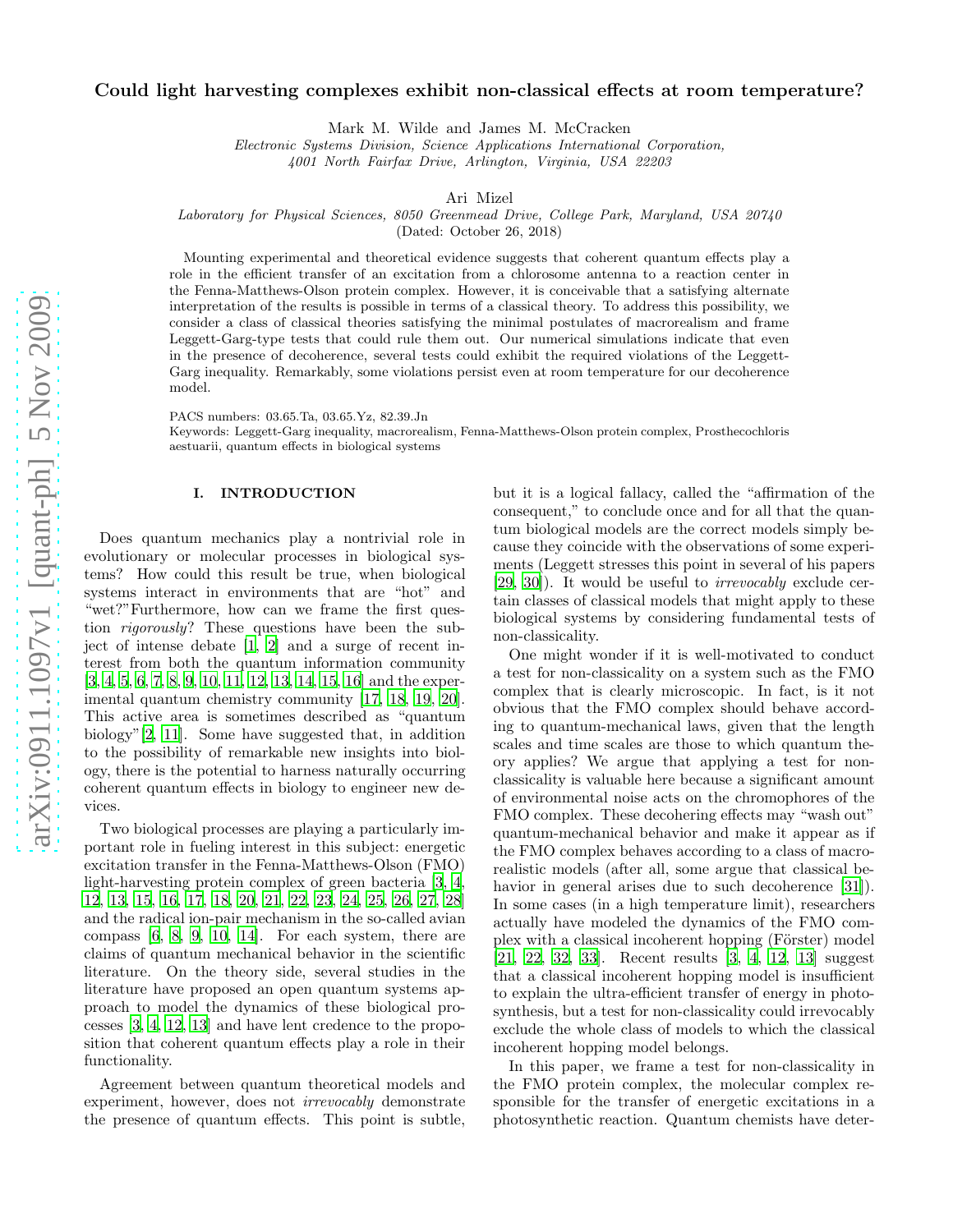mined a tight-binding Hamiltonian for this simple system [\[24\]](#page-9-10). Phenomenological modifications to the standard Schrödinger equation have allowed an open quantum systems model of its dynamics [\[3](#page-8-2), [4,](#page-8-3) [12,](#page-8-11) [13](#page-8-12)]. Motivated by experimental results, several theoretical studies have computed the efficiency of energy transfer from the chlorosome antenna to the reaction center in green bacteria and have asserted that coherent quantum effects play a role. To assess this claim, we frame a test for violation of macrorealism, as quantified by the Leggett-Garg inequality [\[34\]](#page-9-20). In this sense, we are following the program of Leggett outlined in Ref. [\[29](#page-9-15)] and the suggestion of Zeilinger in Ref. [\[1](#page-8-0)] that it would be useful to subject biomolecules to tests of non-classicality. The Bell [\[35,](#page-9-21) [36\]](#page-9-22) and Leggett-Garg [\[53](#page-10-0)] tests of non-classicality are benchmarks that determine whether a given dynamical system has stronger-than-classical spatial or temporal correlations, respectively. Each of these tests provides an inequality that bounds the spatial or temporal correlations of a given system—a violation of the inequality implies that the system in question does not behave in a classical manner. The advantage of the Leggett-Garg test over a Bell test is that a Leggett-Garg test applies to a single quantum system, easing experimental difficulty. The Leggett-Garg inequality was originally applied to superconducting quantum systems. It was later considered for other systems such as quantum dots [\[37](#page-9-23), [38,](#page-9-24) [39\]](#page-9-25) and photons [\[40\]](#page-9-26) but, to our knowledge, this is the first application of the Leggett-Garg theory to a biological system.

We organize the rest of this paper as follows. We introduce the Leggett-Garg inequality in the next section and review a simple example of a two-level quantum system that violates it. In Section [III,](#page-3-0) we review the quantum dynamical model of the FMO complex (we specifically employ the nine-level model of Refs. [\[3](#page-8-2), [4\]](#page-8-3), which is a modification of the seven-level model of Rebentrost et al. in Refs. [\[12,](#page-8-11) [13,](#page-8-12) [16](#page-9-2)]). We then discuss several examples of dichotomic observables for the FMO complex to which we can apply the Leggett-Garg inequality. Section [IV](#page-4-0) begins our study of the Leggett-Garg inequality and the FMO complex. We first study the Leggett-Garg inequality with purely coherent dynamics and are able to derive analytical results. These analytical formulas allow us to determine exactly when coherent dynamics give a violation of the inequality. We then exploit these analytical results in our numerical simulations of the Leggett-Garg inequality and the FMO complex, where we show that it is still possible to violate the inequality even in the presence of noise and potentially even at room temperature. We conclude with some open questions for further study.

#### <span id="page-2-2"></span>II. THE LEGGETT-GARG INEQUALITY

The Leggett-Garg inequality applies to any system that obeys the postulates of macrorealism. The postulates of macrorealism for a two-level system are as follows [\[29,](#page-9-15) [34\]](#page-9-20):

- 1. Macrorealism per se: A macroscopic object is in one of two definite states at any given time.
- 2. Noninvasive measurement: It is possible in principle to determine the state of the system without affecting it or any subsequent dynamics.
- 3. Induction: The properties of ensembles are determined exclusively by initial conditions (and, in particular, not by final conditions).

It is reasonable to assume that a classical system, in principle, should obey the postulates of a macrorealistic theory.

The Leggett-Garg inequality bounds the two-time correlation functions of three dichotomic observables  $Q(t_1)$ ,  $Q(t_2)$ , and  $Q(t_3)$  measured at respective times  $t_1, t_2$ , and  $t_3$ . The observables  $Q(t_1)$ ,  $Q(t_2)$ , and  $Q(t_3)$  could be the spin of a particle or the location of the trapped magnetic flux in a double-well potential as in the original application of Leggett and Garg [\[34](#page-9-20)]. Let  $C_{i,j}$  denote the following two-time correlation function:

$$
C_{i,j} \equiv \langle Q(t_i) Q(t_j) \rangle.
$$

The Leggett-Garg quantity  $K$  is the following combination of three two-time correlations and a constant:

<span id="page-2-0"></span>
$$
K \equiv C_{1,2} + C_{2,3} + C_{1,3} + 1. \tag{1}
$$

Note that we can obtain the alternate Leggett-Garg quantities

<span id="page-2-3"></span>
$$
-C_{1,2} + C_{2,3} - C_{1,3} + 1,\tag{2}
$$

$$
-C_{1,2} - C_{2,3} + C_{1,3} + 1, \tag{3}
$$

$$
C_{1,2} - C_{2,3} - C_{1,3} + 1,\tag{4}
$$

merely by flipping the sign of the respective observables  $Q(t_1), Q(t_2), \text{ and } Q(t_3)$ . The following Leggett-Garg inequality bounds the Leggett-Garg quantity  $K$  when the system in question is a macrorealistic system being measured noninvasively:

<span id="page-2-1"></span>
$$
K \ge 0. \tag{5}
$$

The last correlation function  $C_{1,3}$  is to be obtained experimentally by measuring at times  $t_1$  and  $t_3$  but refraining from measuring at time  $t_2$ . By comparing  $C_{1,3}$  to correlation functions  $C_{1,2}$  and  $C_{2,3}$  obtained in the presence of a measurement at  $t_2$ , the Leggett-Garg inequality is sensitive to invasiveness in the  $t_2$  measurement.

An example of a system that violates the Leggett-Garg inequality is a spin-1/2 particle with system Hamiltonian  $H = \omega \sigma_X/2$  and with the observables  $Q(t_1) = Q(t_2)$  $Q(t_3) = \sigma_Z$ . This choice leads to the following value of the Leggett-Garg quantity  $K$  in [\(1\)](#page-2-0):

$$
K = \cos(2\omega\Delta t) + 2\cos(\omega\Delta t) + 1,
$$

where the parameter  $\Delta t$  is the uniform time interval between the successive measurements of the observable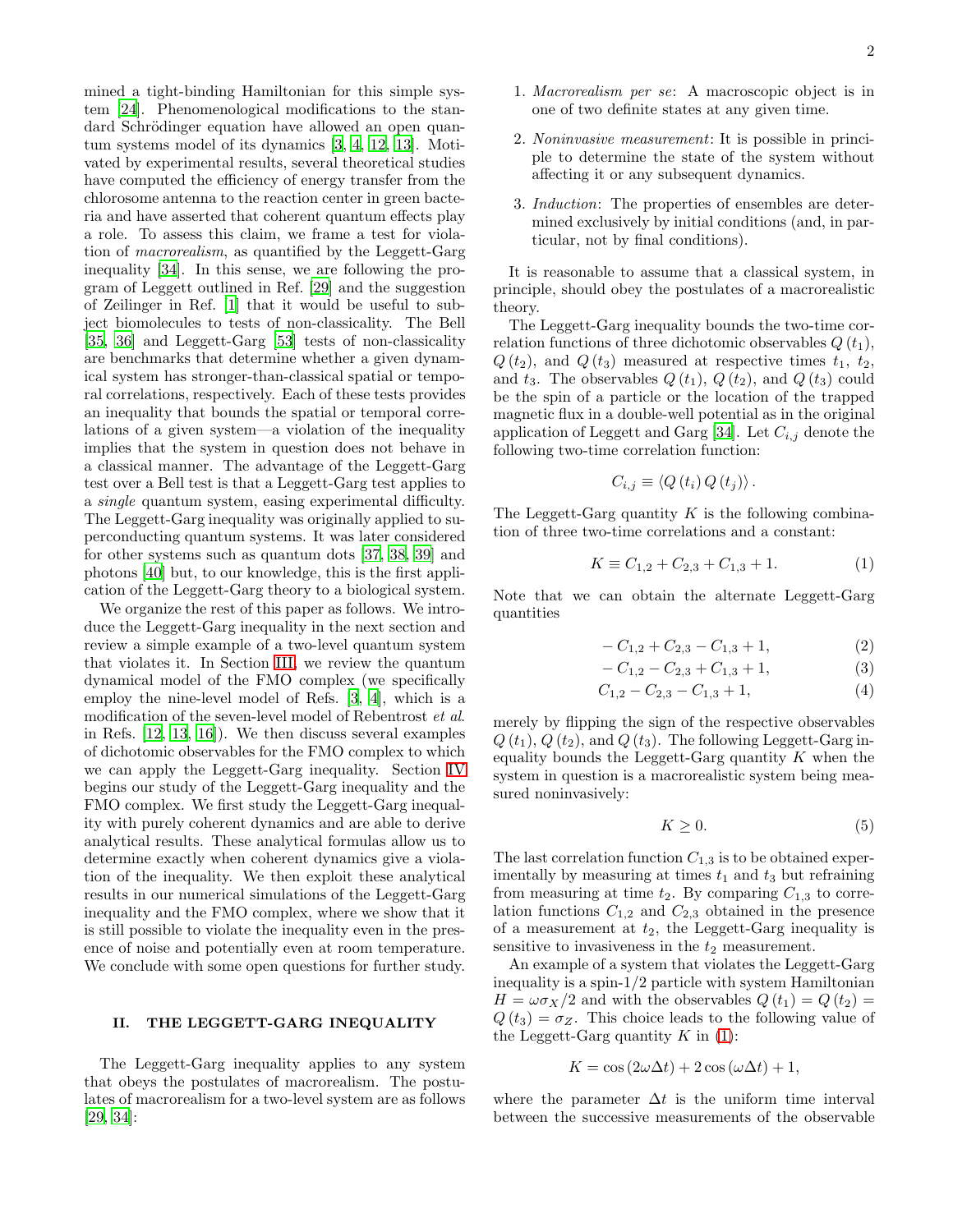Q. Observe that choosing the interval  $\Delta t = 3\pi/4\omega$  sets  $K = -\sqrt{2}+1$  and leads to a violation of the Leggett-Garg inequality in [\(5\)](#page-2-1). Thus, this quantum system does not obey the postulates of a macrorealistic theory when we choose the measurement time intervals as given above. This violation is perhaps not surprising because a spin-1/2 system is a genuine quantum system and "cannot have the objective properties tentatively attributed to macroscopic objects prior to and independent of mea-surements" [\[41\]](#page-9-27).

# <span id="page-3-0"></span>III. MODEL FOR THE FMO COMPLEX

Much of the "quantum biological" interest has focused on energy transport in the Fenna-Matthews-Olson (FMO) protein complex [\[23](#page-9-9)], which is believed to be the main contributor to ultra-efficient energy transfer in photosynthesis. The FMO protein complex is a trimer in the bacterial species prosthecochloris aestuarii. The theoretical models in the literature [\[3,](#page-8-2) [4](#page-8-3), [12,](#page-8-11) [13,](#page-8-12) [16](#page-9-2)] apply to the dynamics of one unit of the trimer. The model assumes that a photon impinges on the peripheral antenna of the light harvesting complex. Absorption of the photon produces an electronic excitation, an exciton, that then traverses a network of seven chromophores or sites in one unit of the trimer. The exciton can either recombine, representing a loss of the excitation, or it can transfer to a reaction center, where a light-to-charge conversion occurs before energy storage. Theoretical models [\[12](#page-8-11), [13](#page-8-12)] indicate that coherent quantum effects combined with decoherence may lead to a quantum stochastic walk [\[42](#page-9-28)] that transports energy efficiently. Rebentrost et al. provide evidence that coherent quantum effects are responsible for the ultra-high efficiency of photosynthesis [\[13](#page-8-12)] by demonstrating that the transport efficiency is much higher with coherent quantum effects than it is without.

Our physical model for excitation transfer is the ninelevel model in Refs. [\[3,](#page-8-2) [4\]](#page-8-3), a modification of the sevenlevel model in Refs. [\[12](#page-8-11), [13,](#page-8-12) [16\]](#page-9-2). We can restrict dynamics to the single-excitation manifold because the excitation number is a conserved quantity in the absence of light-matter interaction events (within the exciton recombination time scale of 1 ns [\[44\]](#page-9-29)). The possible states for the exciton can be expressed in the *site ba*sis  $\{\ket{m}\}_{m=1}^7$ , where the state  $\ket{m}$  indicates that the excitation is present at site  $m$ . The incoherent dynamics include a "ground" state  $|G\rangle$  corresponding to the loss or recombination of the excitation and a sink state  $|S\rangle$ corresponding to the trapping of the exciton at the reaction center. The excitation evolves into one of the two states  $|G\rangle$  or  $|S\rangle$  in the limit of infinite time. The density operator  $\rho$  for this open quantum system admits the following representation in the site basis:

$$
\rho = \sum_{m,n \in \{G,1,\ldots,7,S\}} \rho_{m,n} |m\rangle \langle n|.
$$

We simplify our analysis by assuming that the dy-

namics of the density operator are Markovian. Thus, a Lindblad master equation, with coherent and incoherent components, models the dynamics [\[45,](#page-9-30) [46\]](#page-9-31). Coherent evolution occurs according to the following Hamiltonian H [\[24](#page-9-10)]:

| $H \equiv$ |                                                                                                        |  |  |  |
|------------|--------------------------------------------------------------------------------------------------------|--|--|--|
|            | $\begin{bmatrix} 215 & -104.1 & 5.1 & -4.3 & 4.7 & -15.1 & -7.8 \end{bmatrix}$                         |  |  |  |
|            | $-104.1$ 220 32.6 7.1 5.4 8.3 0.8                                                                      |  |  |  |
|            | $\begin{array}{ c c c c c c c c } \hline 5.1 & 32.6 & 0 & -46.8 & 1.0 & -8.1 & 5.1 \hline \end{array}$ |  |  |  |
|            | $-4.3$ 7.1 $-46.8$ 125 $-70.7$ $-14.7$ $-61.5$ ],                                                      |  |  |  |
|            | $\begin{vmatrix} 4.7 & 5.4 & 1.0 & -70.7 & 450 & 89.7 & -2.5 \end{vmatrix}$                            |  |  |  |
|            | $\vert -15.1 \quad 8.3 \quad -8.1 \quad -14.7 \quad 89.7 \quad 330 \quad 32.7 \vert$                   |  |  |  |
|            | $\vert$ -7.8 0.8 5.1 -61.5 -2.5 32.7 280                                                               |  |  |  |
|            |                                                                                                        |  |  |  |

<span id="page-3-1"></span>where the above matrix representation of  $H$  is with respect to the site basis  $\{|m\rangle\}_{m=1}^7$ , and the units of energy are cm−<sup>1</sup> (the typical units of choice in spectroscopy experiments). The diagonal terms in  $H$  correspond to the site energies, and the off-diagonal terms correspond to intersite couplings. The order of magnitude of the energies in the above Hamiltonian is  $100 \text{ cm}^{-1}$ , implying that we should observe dynamics on the order of 300 femtoseconds (fs) (Fleming et al. experimentally observed behavior on this order in Ref. [\[17](#page-9-3)]).

Three Lindblad superoperators [\[45,](#page-9-30) [46\]](#page-9-31) also contribute to the dynamics of the density operator in the nine-level model in Refs. [\[3](#page-8-2), [4\]](#page-8-3). The general form of a Lindblad superoperator  $\mathcal{L}(\rho)$  is

$$
\mathcal{L}(\rho) \equiv \sum_{m} \zeta_{m} \left( 2A_{m}\rho A_{m}^{\dagger} - \left\{ A_{m}^{\dagger} A_{m}, \rho \right\} \right),
$$

where  $\zeta_m$  is a rate and  $A_m$  is a Lindblad operator [\[45](#page-9-30), [46\]](#page-9-31).

The first Lindblad superoperator  $\mathcal{L}_{\text{diss}}$  in our model corresponds to the dissipative recombination of the exciton (loss of energy in the system):

<span id="page-3-2"></span>
$$
\mathcal{L}_{\text{diss}}\left(\rho\right) \equiv \sum_{m=1}^{7} \Gamma_m\left(2\left|G\right\rangle\left\langle m\right|\rho\left|m\right\rangle\left\langle G\right| - \left\{\left|m\right\rangle\left\langle m\right|, \rho\right\}\right).
$$
\n(7)

An excitation at site  $|m\rangle$  recombines with rate  $\Gamma_m$ , and  $|G\rangle\langle m|$  is the Lindblad operator that effects this dissipation.

The next Lindblad superoperator  $\mathcal{L}_{\text{sink}}(\rho)$  accounts for the trapping of the exciton in the reaction center:

$$
\mathcal{L}_{\text{sink}}\left(\rho\right) \equiv \Gamma_{\text{sink}}\left(2\left|S\right\rangle\left\langle3\right|\rho\left|3\right\rangle\left\langle S\right| - \left\{3\right\rangle\left\langle3\right|,\rho\right\}\right).
$$
 (8)

The Lindblad superoperator  $\mathcal{L}_{\text{sink}}$  includes the operator  $|S\rangle$  (3) because evidence suggests that site 3 in the FMO complex plays a crucial role in transferring the exciton to the reaction center [\[24\]](#page-9-10), where it is later exploited for energy storage.

The final Lindblad superoperator  $\mathcal{L}_{\text{deph}}$  accounts for the unavoidable dephasing interaction with the environ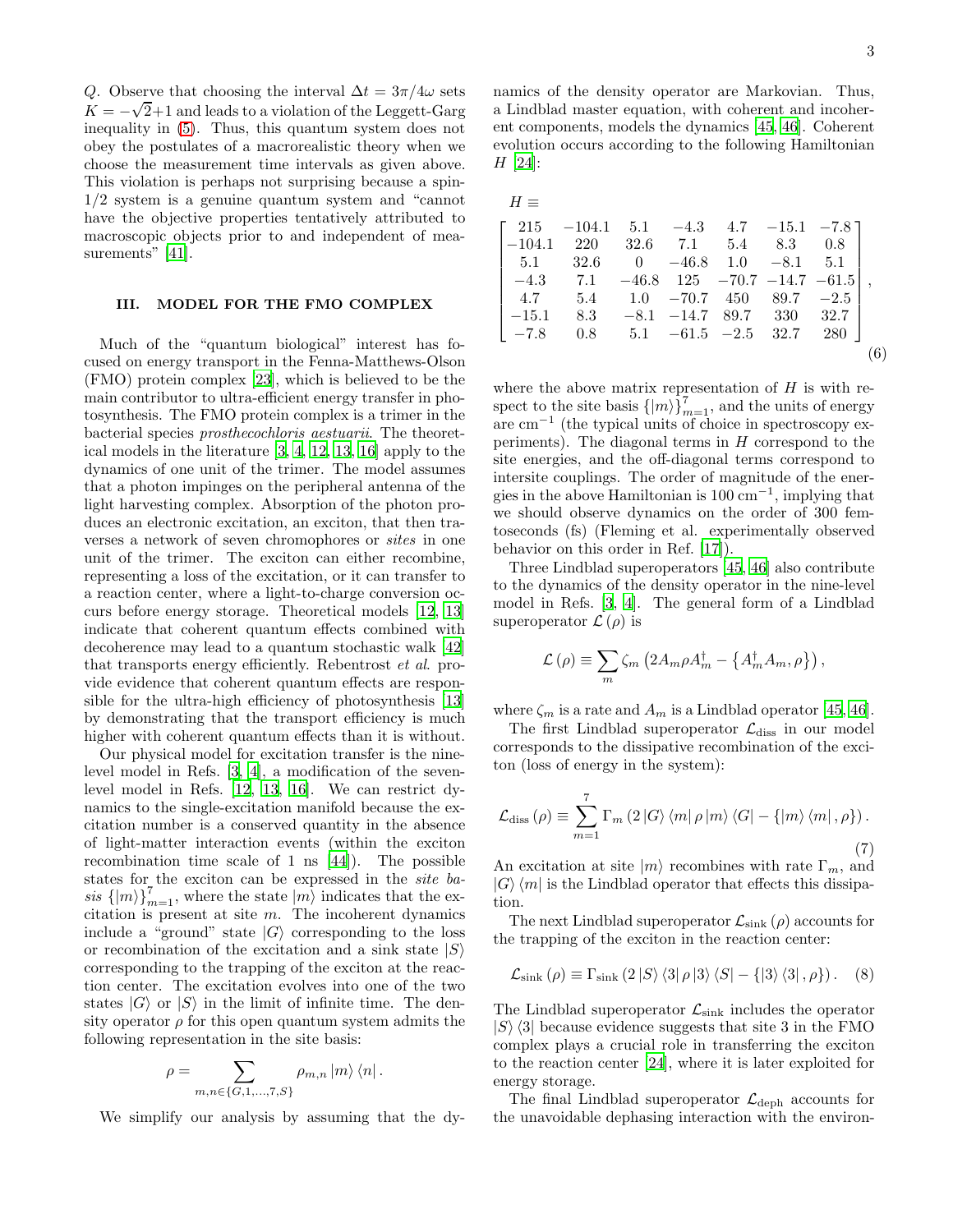ment:

<span id="page-4-1"></span>
$$
\mathcal{L}_{\text{deph}}\left(\rho\right) \equiv \sum_{m=1}^{7} \gamma_m \left(2 \left|m\right\rangle\left\langle m\right|\rho\left|m\right\rangle\left\langle m\right| - \left\{\left|m\right\rangle\left\langle m\right|, \rho\right\}\right),\tag{9}
$$

where  $\gamma_m$  is the rate of dephasing at site m. Discussion of this rough treatment of the decoherence appears in Refs. [\[13,](#page-8-12) [21,](#page-9-7) [47\]](#page-9-32).

The following Lindblad quantum master equation governs the evolution of the density operator  $\rho$ :

<span id="page-4-2"></span>
$$
\dot{\rho} = -i[H, \rho] + \mathcal{L}_{\text{diss}}\left(\rho\right) + \mathcal{L}_{\text{sink}}\left(\rho\right) + \mathcal{L}_{\text{deph}}\left(\rho\right), \quad (10)
$$

where we explicitly see the contribution of the Hamiltonian [\(6\)](#page-3-1) and the noise superoperators [\(7](#page-3-2)[-9\)](#page-4-1) to the dynamics, and we implicitly set  $\hbar = 1$ . Evolution according to the above Lindblad evolution equation is completelypositive and trace-preserving (CPTP) for any time [\[45\]](#page-9-30), and we let  $\mathcal{N}_{t,t_0}(\rho)$  denote the induced CPTP map corresponding to the evolution of the density operator  $\rho$  from an initial time  $t_0$  to some later time  $t$ .

# <span id="page-4-0"></span>IV. THE LEGGETT-GARG INEQUALITY AND THE FMO COMPLEX

In the forthcoming subsections, we consider the application of the Leggett-Garg inequality to the FMO complex. We first discuss several observables that one might measure in a Leggett-Garg protocol. We then obtain analytical results when the dynamics are purely coherent. These analytical results allow us to determine the time intervals between measurements in a Leggett-Garg protocol that lead to the stongest violation of the inequality. We finally use these time intervals in a numerical simulation of the FMO dynamics that includes the effects of noise. The result is that several observables exhibit a strong violation of the inequality for temperatures below room temperature, and the violation persists in some cases up to room temperature.

#### A. Observable for the Leggett-Garg Inequality in the FMO Complex

Recall that the Leggett-Garg quantity in [\(1\)](#page-2-0) involves any three dichotomic observables  $Q(t_1)$ ,  $Q(t_2)$ , and  $Q(t_3)$  measured at respective times  $t_1$ ,  $t_2$ , and  $t_3$ .

We have freedom in choosing both the observables that we measure and the times at which we measure them. Perhaps the simplest dichotomic observable that we can construct corresponds to the question [\[41](#page-9-27)]:

#### "Is the system in state  $|\psi\rangle$  or not?"

The two-element set of measurement operators for this question are as follows:  $\{\ket{\psi}\bra{\psi}, I - \ket{\psi}\bra{\psi}\}.$  We assign the value  $+1$  if the system is in the state  $|\psi\rangle$  and the value

−1 otherwise. Let  $Q_{|\psi\rangle}$  denote the resulting observable where

<span id="page-4-3"></span>
$$
Q_{|\psi\rangle} \equiv |\psi\rangle \langle \psi| - (I - |\psi\rangle \langle \psi|) = 2 |\psi\rangle \langle \psi| - I. \quad (11)
$$

We might build a dichotomic observable from states in the exciton basis. The exciton basis is the energy eigenbasis  $\{\ket{\phi_m}\}_{m=1}^7$  of the Hamiltonian H in [\(6\)](#page-3-1), where

$$
\forall m \qquad H \left| \phi_m \right\rangle = E_m \left| \phi_m \right\rangle.
$$

Then the dichotomic observable constructed from an energy eigenstate is  $Q_{\vert\phi_m\rangle}$ . Note that observables of this form commute with the Hamiltonian  $H$  in  $(6)$ .

Another possibility is to build the dichotomic observable from the site basis. This type of observable asks the question, Is the excitation at site  $m^2$  where  $m \in$  $\{G, 1, \ldots, 7, S\}$ . The dichotomic observable constructed from a site state is the *site observable*  $Q_{|m\rangle}$ . Observables of this form do not commute with the Hamiltonian  $H$  in [\(6\)](#page-3-1).

#### B. Analytical Results for Coherent Dynamics

Let us first suppose that evolution of the FMO complex is coherent and does not include the noisy Lindblad evolution terms in [\(7](#page-3-2)[-9\)](#page-4-1). This assumption is unrealistic, but it gives a starting point for understanding the Leggett-Garg inequality and the FMO complex before proceeding with the full-blown evolution in  $(10)$ .

The general form of the two-time correlation functions appearing in the Leggett-Garg quantity  $K$  in [\(1\)](#page-2-0) are as follows for a coherent evolution:

$$
C_{1,2} = \frac{1}{2} \text{Tr} \left[ Q(t_2) e^{-iH(t_2 - t_1)} \left\{ Q(t_1), \rho_{t_1} \right\} e^{iH(t_2 - t_1)} \right],
$$
  
\n
$$
C_{2,3} = \frac{1}{2} \text{Tr} \left[ Q(t_3) e^{-iH(t_3 - t_2)} \left\{ Q(t_2), \rho_{t_2} \right\} e^{iH(t_3 - t_2)} \right],
$$
  
\n
$$
C_{1,3} = \frac{1}{2} \text{Tr} \left[ Q(t_3) e^{-iH(t_3 - t_1)} \left\{ Q(t_1), \rho_{t_1} \right\} e^{iH(t_3 - t_2)} \right],
$$

where H is the Hamiltonian in [\(6\)](#page-3-1),  $\rho_{t_1}$  is the initial density operator of the FMO complex,  $\rho_{t_2} \equiv$  $e^{-iH(t_2-t_1)}\rho_{t_1}e^{iH(t_2-t_1)}$ , and  $\{\cdot,\cdot\}$  is the anticommuta-tor. As indicated in Section [II,](#page-2-2) the correlator  $C_{1,3}$  characterizes an experiment in which measurements occur at times  $t_1$  and  $t_3$  but no measurement occurs at time  $t_2$ .

Suppose first that we prepare the FMO complex in some state  $|\psi\rangle$  and take the Leggett-Garg observable to be  $Q_{\ket{\psi}}$  as in [\(11\)](#page-4-3). Thus, this measurement is a "survival probability" measurement [\[41](#page-9-27), [48](#page-9-33), [49\]](#page-9-34). Suppose further that we measure  $Q_{|\psi\rangle}$  at uniform time intervals  $\Delta t$ . A straightforward calculation [\[48](#page-9-33), [49\]](#page-9-34) shows that the Leggett-Garg quantity in [\(3\)](#page-2-3) is equal to

<span id="page-4-4"></span>
$$
4\left|\langle\psi|\psi_{2\Delta t}\rangle\right|^2 - 4\operatorname{Re}\left[\left(\langle\psi|\psi_{\Delta t}\rangle\right)^2 \langle\psi_{2\Delta t}|\psi\rangle\right],\qquad(12)
$$

where  $|\psi_t\rangle \equiv e^{-iHt} |\psi\rangle$ . Recall that a violation of the Leggett-Garg inequality occurs when the above quantity drops below zero.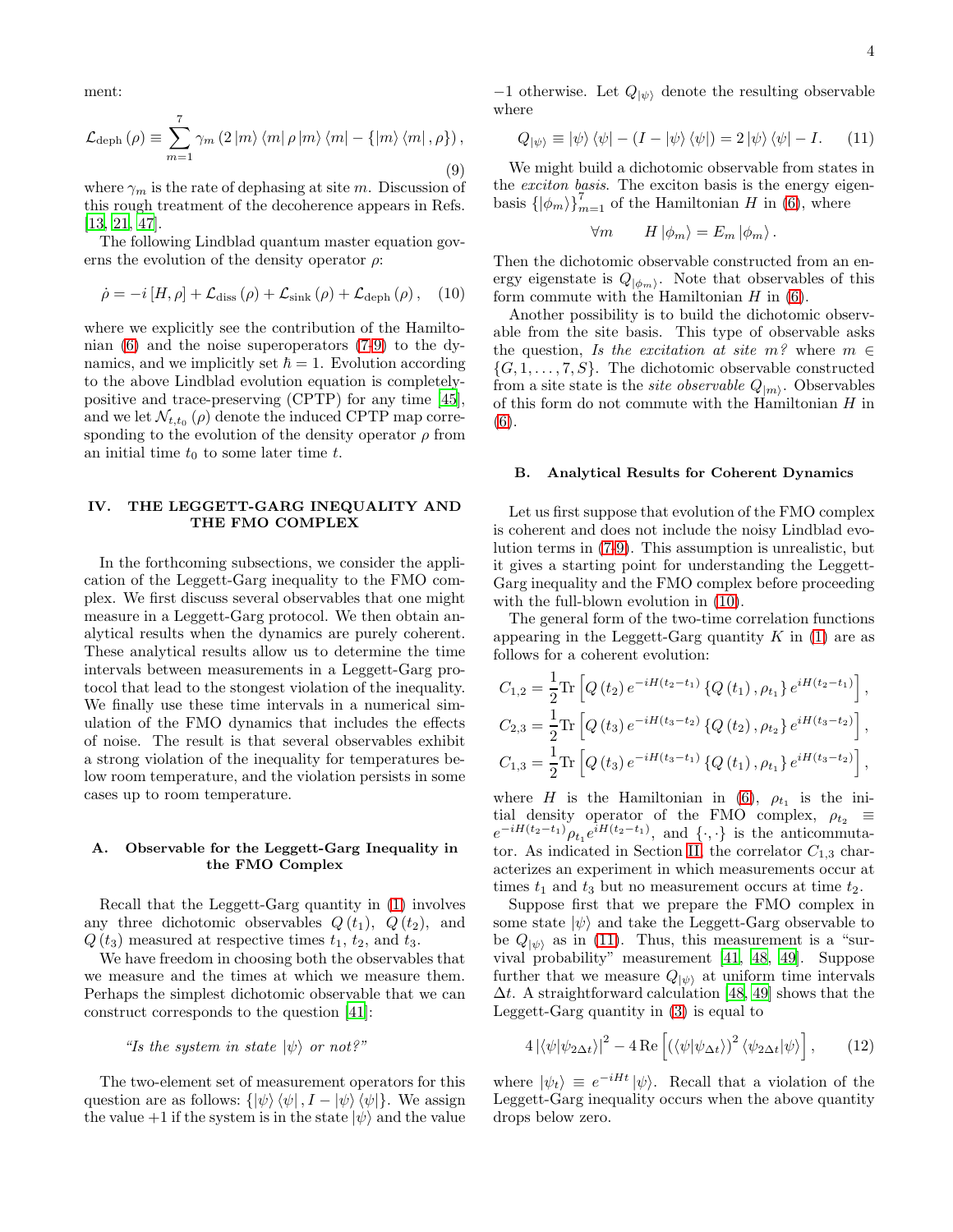

<span id="page-5-0"></span>FIG. 1: (Color online) The Leggett-Garg quantity as a function of the uniform time interval ∆t for all seven sites in the FMO complex when evolution is coherent and the initial state is the classical mixture  $\pi_{1,6}$ . The units of  $\Delta t$  are picoseconds. A dotted line divides each plot into two regions. Points above a dotted line are in a "no violation" region, while points below are in a "violation" region. The convention is the same in Figures [2,](#page-7-0) [3,](#page-7-1) and [4.](#page-7-2) To show overall behavior, the  $\Delta t$  axis has a coarse scale up to five picoseconds (ps). However, an experimental test would require control of  $\Delta t$  to hundreds of femtoseconds.

| $\rho_{t_1}$                     |                                                                | Measurement Leggett-Garg Quantity                                                                                                                                                                                                                                                                                                                                                                                   |
|----------------------------------|----------------------------------------------------------------|---------------------------------------------------------------------------------------------------------------------------------------------------------------------------------------------------------------------------------------------------------------------------------------------------------------------------------------------------------------------------------------------------------------------|
| $\pi_{1,6}$                      | $ 1\rangle$                                                    | $\left 2\left(\left \left\langle 1\right 6\Delta t\right\rangle\right ^{2}+\left \left\langle 1\right 1_{2}\Delta t\right\rangle\right ^{2}-\operatorname{Re}\left\{\left\langle 1\right \left(\left 1\Delta t\right\rangle\left\langle 1_{2}\Delta t\right +\left 6\Delta t\right\rangle\left\langle 6_{2}\Delta t\right \right)\left 1\right\rangle\left\langle 1\right 1_{\Delta t}\right\rangle\right\}\right)$ |
| $\pi_{1,6}$                      | $ 6\rangle$                                                    | $\left 2\left(\left \left\langle 6 1_{\Delta t}\right\rangle\right ^{2}+\left \left\langle 6 6_{2\Delta t}\right\rangle\right ^{2}-\operatorname{Re}\left\{\left\langle 6\right \left(\left 1_{\Delta t}\right\rangle\left\langle 1_{2\Delta t}\right +\left 6_{\Delta t}\right\rangle\left\langle 6_{2\Delta t}\right \right) 6\right\rangle\left\langle 6 6_{\Delta t}\right\rangle\right\}\right)$               |
| $\pi_{1,6}$                      | $ 2\rangle$ , , $ 5\rangle$ , $ 7\rangle$                      | $\left 2\left(\left \langle m 1_{\Delta t}\rangle\right ^{2}+\left \langle m 6_{\Delta t}\rangle\right ^{2}-\operatorname{Re}\left\{\langle m \left(\left 1_{\Delta t}\right\rangle\left\langle 1_{2\Delta t}\right +\left 6_{\Delta t}\right\rangle\left\langle 6_{2\Delta t}\right \right) m\rangle\left\langle m m_{\Delta t}\right\rangle\right\}\right)\right $                                                |
| $ 1\rangle\langle 1   1\rangle$  |                                                                | $ 4 \langle 1 1_{2\Delta t}\rangle ^2 - 4 \operatorname{Re}\left\{\langle 1_{2\Delta t} 1\rangle \left(\langle 1 1_{\Delta t}\rangle\right)^2\right\}$                                                                                                                                                                                                                                                              |
|                                  | $ 1\rangle\langle 1   2\rangle, ,  7\rangle$                   | $\left 2\left \langle m 1_{\Delta t}\right\rangle\right ^2 - 4\operatorname{Re}\left\{\langle m 1_{\Delta t}\right\rangle\langle1_{2\Delta t} m\rangle\langle m m_{\Delta t}\rangle\right\} + 2\operatorname{Re}\left\{\langle1_{2\Delta t} m_{\Delta t}\right\rangle\langle m 1_{\Delta t}\rangle\right\}$                                                                                                         |
| $ 6\rangle \langle 6   6\rangle$ |                                                                | $4 \langle 6 6_{2\Delta t}\rangle ^2 - 4 \operatorname{Re}\left\{ \langle 6_{2\Delta t} 6\rangle \left(\langle 6 6_{\Delta t}\rangle\right)^2 \right\}$                                                                                                                                                                                                                                                             |
|                                  | $ 6\rangle \langle 6   1\rangle, \ldots,  5\rangle,  7\rangle$ | $\left 2\left \left\langle m \mathbf{6}_{\Delta t}\right\rangle\right ^2-4\operatorname{Re}\left\{\left\langle m \mathbf{6}_{\Delta t}\right\rangle\left\langle\mathbf{6}_{2\Delta t} m\right\rangle\left\langle m m_{\Delta t}\right\rangle\right\}+2\operatorname{Re}\left\{\left\langle\mathbf{6}_{2\Delta t} m_{\Delta t}\right\rangle\left\langle m \mathbf{6}_{\Delta t}\right\rangle\right\}$                |
| $\pi$                            | all sites                                                      | $\left \frac{4}{d} - \frac{8}{d}\left  \langle m   m_{\Delta t} \rangle \right ^2 + \frac{4}{d}\left  \langle m   m_{2\Delta t} \rangle \right ^2 \right $                                                                                                                                                                                                                                                          |

<span id="page-5-1"></span>TABLE I: The first column lists the initial state of the FMO complex. The second column lists the site that we measure in a Leggett-Garg protocol. The third column gives the analytical form of the corresponding Leggett-Garg quantity as a function of the uniform time interval  $\Delta t$  when dynamics are purely coherent. We use these formulas to compute the results of Figure [1](#page-5-0) and Table [II.](#page-6-0)

If the state  $|\psi\rangle$  is an eigenstate  $|\phi_m\rangle$  in the exciton basis we should not expect to violate the Leggett-Garg inequality because the observable  $Q_{|\phi_m\rangle}$  commutes with the Hamiltonian. We can confirm this intuition by plugging the eigenstate  $|\phi_m\rangle$  into [\(12\)](#page-4-4). Doing so gives a value of zero for [\(12\)](#page-4-4), thereby saturating the Leggett-Garg inequality, but yielding no violation.

the chromophores that are closest to the chlorosome antenna and are thus most likely to be the initial state of the FMO complex [\[13\]](#page-8-12). The initial state  $\rho_{t_1}$  of the FMO complex can be a pure state  $|1\rangle \langle 1|$  or  $|6\rangle \langle 6|$  or a uniform classical mixture of sites  $|1\rangle$  and  $|6\rangle$ :

<span id="page-5-2"></span>
$$
\pi_{1,6} \equiv \frac{1}{2} (|1\rangle\langle 1| + |6\rangle\langle 6|).
$$
 (13)

Thus, we set the Leggett-Garg observable to a site observable  $Q_{|m\rangle}$  where  $m \in \{1, \ldots, 7\}$ . Sites 1 and 6 are

One might also consider setting the initial state to the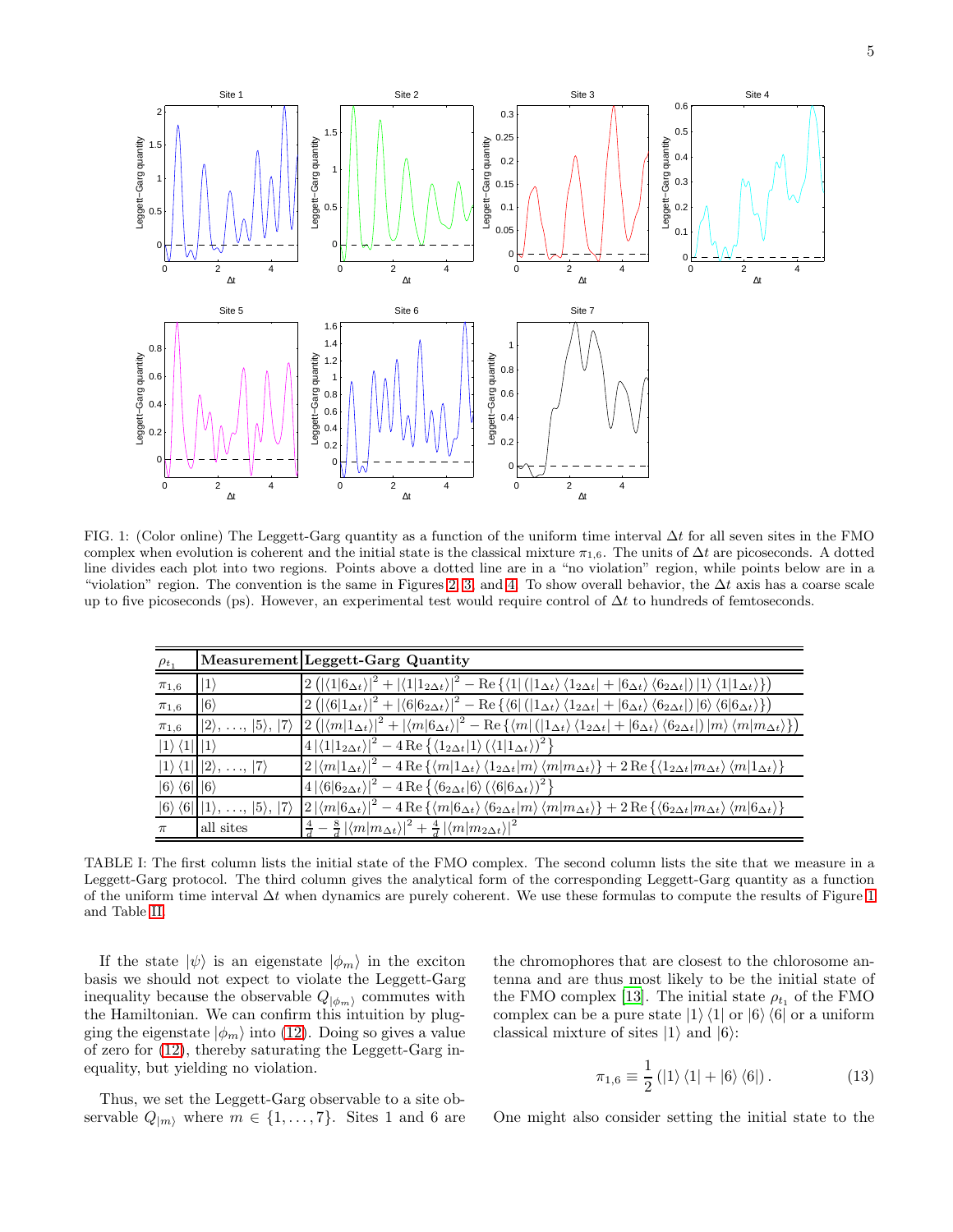| Initial State $\rho_0$      | Site           | K            | $\Delta t$ (ps) |
|-----------------------------|----------------|--------------|-----------------|
| $\pi_{1,6}$                 | 1              | $-0.25053$   | 0.16678         |
| $\pi_{1,6}$                 | $\overline{2}$ | $-0.22321$   | 0.16678         |
| $\pi_{1,6}$                 | 3              | $-0.016389$  | 3.1021          |
| $\pi_{1,6}$                 | 4              | $-0.01574$   | 1.1008          |
| $\pi_{1,6}$                 | 5              | $-0.12782$   | 0.13343         |
| $\pi_{1,6}$                 | 6              | $-0.17994$   | 0.16678         |
| $\pi_{1,6}$                 | 7              | -0.094719    | 0.70048         |
| $1 \rangle \langle 1 $      | 1              | $-0.4935$    | 0.16678         |
| $\langle 1 $                | $\overline{2}$ | $-0.44335$   | 0.16678         |
| $1\rangle$<br>$\langle 1 $  | 3              | $-0.065461$  | 3.1355          |
| $1\rangle$<br>$\langle 1 $  | 4              | $-0.091838$  | 1.7345          |
| $1\rangle$<br>$\langle 1 $  | 5              | $-0.08013$   | 2.2015          |
| $ 1\rangle$<br>$\langle 1 $ | 6              | $-0.0097707$ | 0.16678         |
| $ 1\rangle$<br>$\langle 1 $ | 7              | $-0.085607$  | 1.034           |
| $ 6\rangle$<br>$\langle 6 $ | 1              | $-0.0077476$ | 0.13343         |
| $6\rangle$<br>$\langle 6 $  | $\overline{2}$ | $-0.0043891$ | 1.034           |
| $ 6\rangle$<br>$\langle 6 $ | 3              | $-0.0032073$ | 0.13343         |
| $6\rangle$<br>$\langle 6 $  | $\overline{4}$ | $-0.034082$  | 1.4677          |
| $ 6\rangle$<br>$\langle 6 $ | 5              | $-0.27786$   | 4.9701          |
| $ 6\rangle$<br>$\langle 6 $ | 6              | $-0.35011$   | 0.16678         |
| $ 6\rangle$<br>$\langle 6 $ | 7              | $-0.18045$   | 0.70048         |
| $\pi$                       | all            | $\theta$     | all times       |

<span id="page-6-0"></span>TABLE II: The first column lists the initial state of the FMO complex. The second column lists the site observable that the Leggett-Garg protocol measures. The third column lists the strongest violations for each site observable, and the fourth column gives the corresponding time interval  $\Delta t$  that leads to this violation. (For comparison, the strongest possible violation of the inequality is  $-0.5$ .) We obtained these values assuming that evolution is coherent (though, we examined times up to  $\Delta t = 5$  ps only). The last row in the table indicates that we do not obtain a violation for any site observable when the initial state is the maximally mixed state.

maximally mixed state

$$
\pi \equiv \frac{1}{7} (|1\rangle \langle 1| + \cdots + |7\rangle \langle 7|).
$$

Table [I](#page-5-1) lists exact expressions for the Leggett-Garg quantity in [\(3\)](#page-2-3) for these different cases.

Figure [1](#page-5-0) plots the Leggett-Garg quantity for each site observable as a function of the uniform time interval  $\Delta t$ , when the initial state is  $\pi_{1,6}$ . The result is that each of the seven site measurements gives a violation of the Leggett-Garg inequality for some intervals  $\Delta t$  when the dynamics are purely coherent. These results may not be particularly surprising [\[48](#page-9-33), [49](#page-9-34)] given that the system is quantum, the measurements are sharp, and the dynamics are purely coherent.

Table [II](#page-6-0) lists the time intervals that lead to the strongest violation for  $\Delta t \in [0, 5]$  ps. We only consider times up to five picoseconds (ps) because it is likely that

the exciton will trap by this time for the case of incoherent dynamics in the next section. Table [II](#page-6-0) also lists the time intervals that lead to the strongest violation when the initial state is  $|1\rangle \langle 1|, |6\rangle \langle 6|, \text{ or } \pi$ . We now use these time intervals for the more realistic case, where the excitation in the FMO complex experiences the noisy contributions in [\(7-](#page-3-2)[9\)](#page-4-1) from dissipation and dephasing.

#### C. Numerical Results for Incoherent Dynamics

The Lindblad evolution in [\(10\)](#page-4-2) is a more realistic model for evolution of the excitation in the FMO complex. It incorporates the effects of excitonic recombination, trapping to the reaction center, and enviromental dephasing noise, albeit in a Markovian context. The twotime correlation functions appearing in the Leggett-Garg quantity K in  $(1)$  must now be evaluated using the following more general forms:

$$
C_{1,2} = \frac{1}{2} \text{Tr} \left[ Q(t_2) \mathcal{N}_{t_2,t_1} \left( \{ Q(t_1), \rho \} \right) \right],
$$
  
\n
$$
C_{2,3} = \frac{1}{2} \text{Tr} \left[ Q(t_3) \mathcal{N}_{t_3,t_2} \left( \{ Q(t_2), \mathcal{N}_{t_2,t_1} \left( \rho \right) \} \right) \right],
$$
  
\n
$$
C_{1,3} = \frac{1}{2} \text{Tr} \left[ Q(t_3) \mathcal{N}_{t_3,t_1} \left( \{ Q(t_1), \rho \} \right) \right],
$$

where  $\mathcal N$  is the superoperator that propagates the density operator forward in time according to the evolution in  $(10).$  $(10).$ 

In order to perform a numerical simulation for the incoherent dynamics [\(10\)](#page-4-2), we need to fix the trapping rate  $\Gamma_{\text{sink}}$ , the recombination rates  $\Gamma_m$ , and the dephasing rates  $\gamma_m$ . We take these rates from Refs. [\[3](#page-8-2), [4\]](#page-8-3). Unless otherwise stated, the trapping rate  $\Gamma_{\rm sink} = 62.8/1.88$ cm<sup>-1</sup>, corresponding to about  $2\pi \cdot c \cdot \Gamma_{\text{sink}} \approx 6 \text{ ps}^{-1}$ , where c is the speed of light in units of  $\text{cm}\cdot\text{ps}^{-1}$ . The recombination rates  $\Gamma_m$  are uniform for all sites in the FMO complex so that  $\Gamma_m = \Gamma_{\text{recomb}} = 1/(2 \cdot 188) \text{ cm}^{-1}$ , corresponding to about  $2\pi \cdot c \cdot \Gamma_{\text{recomb}} \approx 5 \times 10^{-4} \text{ ps}^{-1}$ . We assume that the dephasing rate is uniform so that  $\gamma_m = \gamma$  for all sites m.

As in the previous subsection, we choose the Leggett-Garg observable to be a site observable  $Q_{|m\rangle}$  where  $m \in \{1, \ldots, 7\}$ . The initial state  $\rho_{t_1}$  can either be the pure state  $|1\rangle\langle 1|, |6\rangle\langle 6|$ , or a uniform classical mixture of sites  $|1\rangle$  and  $|6\rangle$  as in [\(13\)](#page-5-2), for the same reasons mentioned in the previous subsection (we do not consider the maximally mixed state because there is no phenomenological evidence for this case, and furthermore, it does not give a violation even in the coherent case). The time interval  $\Delta t$  between measurements of the Leggett-Garg observable is taken from Table [II.](#page-6-0) Figures [2,](#page-7-0) [3,](#page-7-1) and [4](#page-7-2) display the Leggett-Garg quantity as a function of the dephasing parameter  $\gamma$  for each site observable  $Q_{|m\rangle}$ , where  $m \in \{1, \ldots, 7\}.$ 

The figures demonstrate that several site observables exhibit a violation even as  $\gamma$  increases. The temperature analysis of the environment in Ref. [\[13](#page-8-12)] indicates that a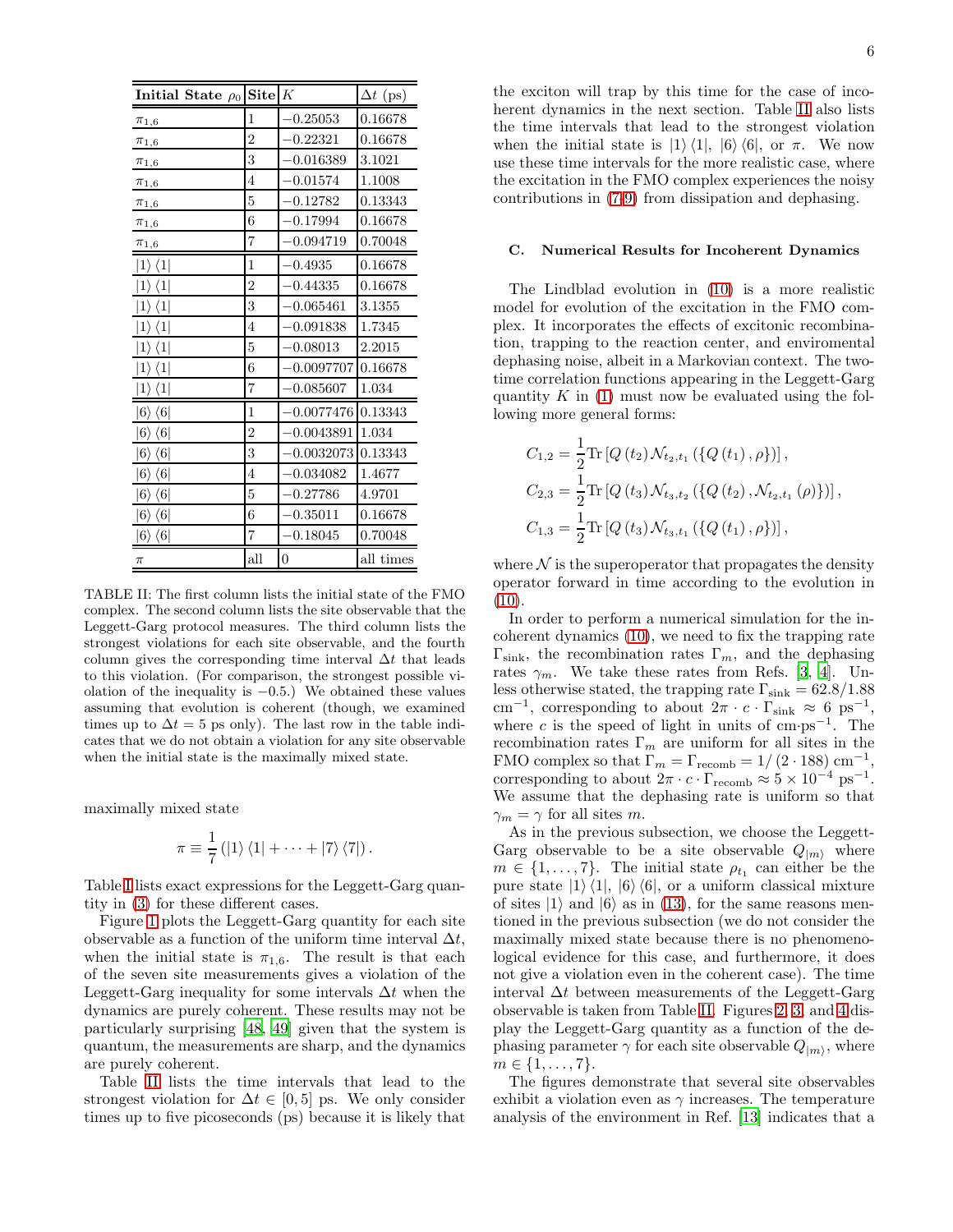

<span id="page-7-0"></span>FIG. 2: (Color online) The above figure displays the Leggett-Garg quantity as a function of the dephasing parameter  $\gamma$ for each site observable  $Q_{|m\rangle}$ , where  $m \in \{1, ..., 7\}$ . The site observables  $Q_{|3\rangle}$  and  $Q_{|4\rangle}$  do not give a violation of the Leggett-Garg inequality for any amount of dephasing noise, even though we observed a violation in Figure [1](#page-5-0) with purely coherent dynamics. Site observables  $Q_{|1\rangle}$ ,  $Q_{|2\rangle}$ ,  $Q_{|5\rangle}$ ,  $Q_{|6\rangle}$ , and  $Q_{|7\rangle}$  give a strong violation of the inequality for low dephasing noise. Each of their corresponding Leggett-Garg quantities has a smooth, monotonic transition to the "no violation" region for stronger dephasing noise, with the Leggett-Garg quantity for site observables  $Q_{|1\rangle}$ ,  $Q_{|2\rangle}$ ,  $Q_{|5\rangle}$ ,  $Q_{|6\rangle}$  withstanding the strongest amount of dephasing noise before they make a transition to the "no violation" region. Using the temperature analysis of the environment in Ref. [\[13\]](#page-8-12), a dephasing rate of 2.1 ps<sup> $-1$ </sup> corresponds to a temperature of around  $77^{\circ}$ K and a dephasing rate of 9.1  $ps^{-1}$  corresponds to a temperature of 298°K (room temperature). Site observables  $Q_{11}$ ,  $Q_{12}$ ,  $Q_{15}$ , and  $Q_{16}$  give a violation for room temperature, with the Leggett-Garg quantity respectively equal to −0.0039, −0.0015, −0.0059, and −0.0079. It might be difficult for an experimentalist to observe these violations at room temperature given that they are weak.

dephasing rate of 2.1  $ps^{-1}$  corresponds to a temperature of around  $77^{\circ}$ K and a dephasing rate of 9.1 ps<sup>-1</sup> corresponds to a temperature of 298°K (room temperature). Under the assumption that this is approximately correct, Figures [2,](#page-7-0) [3,](#page-7-1) and [4](#page-7-2) predict a violation at both temperatures. However, it might be difficult for an experimentalist to observe these violations at room temperature given that they are weak.

We have verified the robustness of these predictions against variations in the dynamical parameters in [\(10\)](#page-4-2). Ref. [\[24\]](#page-9-10) mentions that the site energies of their calculated Hamiltonian are accurate within  $\pm 2 \text{ cm}^{-1}$ . We therefore conducted several simulations that added independent, zero-mean Gaussian noise with variance 2 to each entry in the Hamiltonian matrix in [\(6\)](#page-3-1) to deter-



<span id="page-7-1"></span>FIG. 3: (Color online) This figure is similar to Figure [2,](#page-7-0) with the exception that the initial state of the FMO complex is a pure state at site 1. Site observables  $Q_{11}$  and  $Q_{22}$  give a violation for room temperature, with the Leggett-Garg quantity respectively equal to  $-0.0077$  and  $-0.003$ .



<span id="page-7-2"></span>FIG. 4: (Color online) This figure is similar to Figure [2,](#page-7-0) with the exception that the initial state of the FMO complex is a pure state at site 6. Site observable  $Q_{6}$  gives a violation for room temperature, with the Leggett-Garg quantity equal to  $-0.0155.$ 

mine if the violations would still hold under this slight perturbation. The result is that all room temperature violations in Figures [2,](#page-7-0) [3,](#page-7-1) and [4](#page-7-2) still hold, and in fact, the values of the Leggett-Garg quantities are the same up to the fourth decimal place. The trapping rates in the literature vary substantially, including  $0.25 \text{ ps}^{-1}$  [\[24](#page-9-10)], 1  $\text{ps}^{-1}$ [\[12\]](#page-8-11), or 4 ps<sup>−</sup><sup>1</sup> [\[16](#page-9-2)], so we have checked our results for all of these choices. The plots for all these cases are similar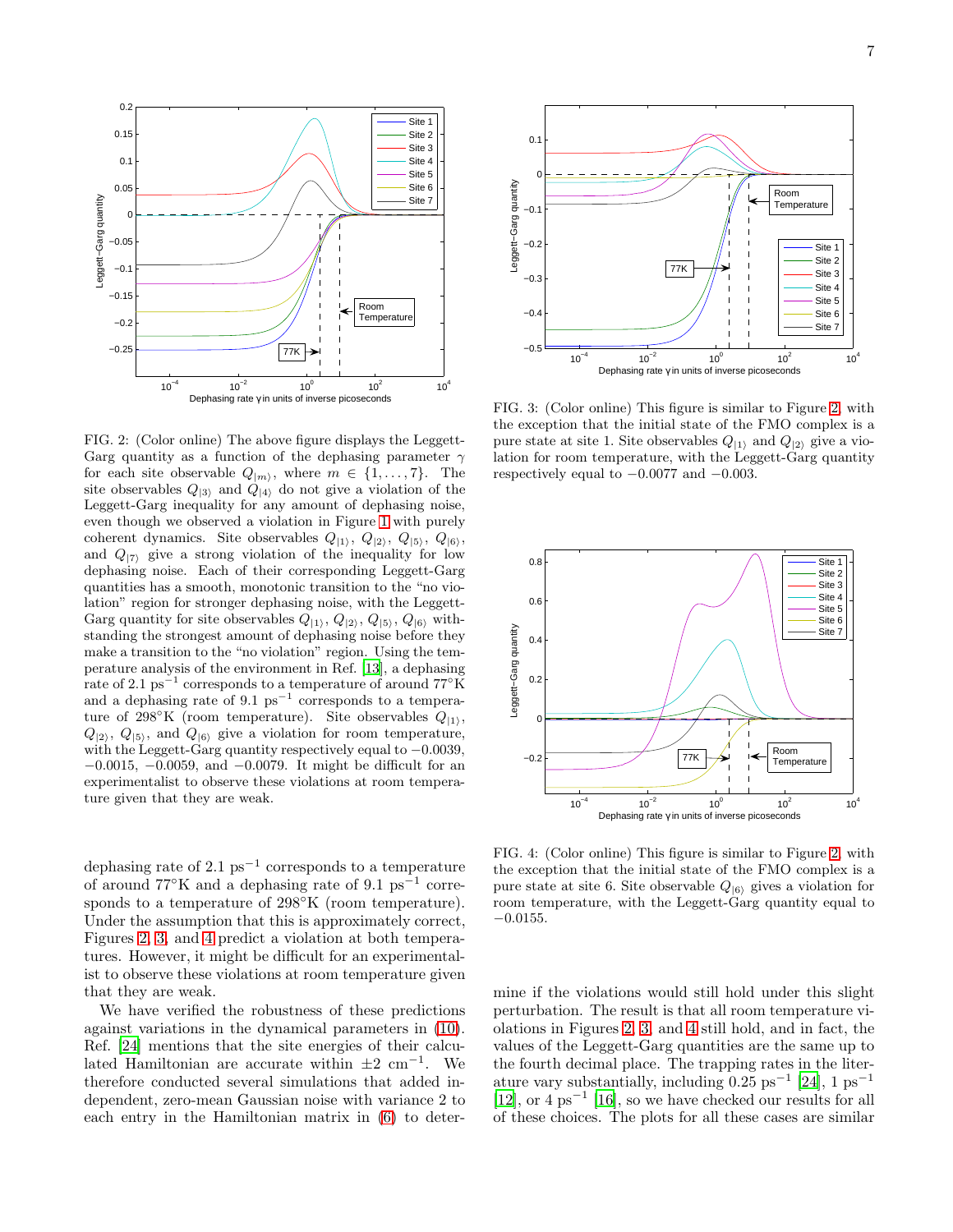to Figures [2,](#page-7-0) [3,](#page-7-1) and [4](#page-7-2) and have approximately the same values for violations at room temperature. This finding is reasonable given that most of our measurement times are less than the average trapping times corresponding to these other trapping rates.

Our numerical simulations demonstrate that several choices of measurements lead to a violation of the Leggett-Garg inequality even when noise processes act on an excitation in the FMO complex. Experimental confirmation could irrevocably exclude a class of macrorealistic theories from describing the dynamics of the excitation.

### V. CONCLUSIONS

We have framed tests that could be used to experimentally exclude a class of macrorealistic theories, including a classical incoherent hoppping model, from describing the room-temperature dynamical behavior of an excitation in the FMO complex. To do so, we have introduced several examples of observables that one might apply in a test of macrorealism, and our numerical simulations predict that these observables lead to a violation of the Leggett-Garg inequality.

We discuss several ideas for furthering this research. The Leggett-Garg measurements that we have considered here are projective measurements. In practice, an experimentalist is unlikely to realize such an idealized measurement. An experimentalist is more likely able only to effect a "noisy" or "fuzzy" measurement of the sites in the FMO complex. Along these lines, Kofler *et* al. have shown that "fuzzy" measurements may lead to our observation of a classical world even in the presence of quantum dynamics[\[48,](#page-9-33) [49](#page-9-34)]. Future work should

- <span id="page-8-0"></span>[1] Derek Abbott, Julio Gea-Banacloche, Paul C. W. Davies, Stuart Hameroff, Anton Zeilinger, Jens Eisert, Howard Wiseman, and Sergey M. Bezrukov. Plenary debate: Quantum effects in biology: Trivial or not? *Fluctuation and Noise Letters*, 8(1):C5–C26, 2008.
- <span id="page-8-1"></span>[2] Derek Abbott, Paul C. W. Davies, and Arun K. Pati, editors. *Quantum Aspects of Life*. Imperial College Press, 2008.
- <span id="page-8-2"></span>[3] Filippo Caruso, Alex W. Chin, Animesh Datta, Susana F. Huelga, and Martin B. Plenio. Highly efficient energy excitation transfer in light-harvesting complexes: The fundamental role of noise-assisted transport. *arXiv:0901.4454*, 2009.
- <span id="page-8-3"></span>[4] Martin B. Plenio and Susana F. Huelga. Dephasingassisted transport: quantum networks and biomolecules. *New Journal of Physics*, 10(11):113019, 2008.
- <span id="page-8-4"></span>[5] Hans J. Briegel and Sandu Popescu. Entanglement and intra-molecular cooling in biological systems? — a quantum thermodynamic perspective. *arXiv:0806.4552*, 2008.
- <span id="page-8-5"></span>[6] Jianming Cai, Gian Giacomo Guerreschi, and Hans J. Briegel. Quantum control and entanglement in a chemical compass. *arXiv:0906.2383*, 2009.

One might consider an application of Bell's inequality to study the ability of the FMO complex to preserve entanglement.

We have applied the Leggett-Garg inequality to the FMO complex, and it would be valuable to apply the Leggett-Garg test to the dynamics of magnetoreception in the avian compass [\[6,](#page-8-5) [8](#page-8-7), [9](#page-8-8), [10](#page-8-9)]. It would also be interesting to explore the Leggett-Garg inequality in artificial quantum networks with particular noisy interactions. A study of this sort might lead to an increased understanding of the dividing line between macrorealism and nonclassicality in more complicated systems. One might be able to apply the ideas in Refs. [\[3,](#page-8-2) [4,](#page-8-3) [48](#page-9-33), [49](#page-9-34)] here.

# Acknowledgments

The authors thank Andrew Cross, Alan Aspuru-Guzik, Kevin Obenland, Patrick Rebentrost, and Leslie Vogt for useful discussions and thank Science Applications International Corporation for supporting this scientific research. MMW is especially grateful to Alan Aspuru-Guzik and Patrick Rebentrost for their warm hospitality during his visit to Harvard and Leslie Vogt for her suggestion to consider Leggett-Garg measurement time intervals within the average trapping time of an exciton.

- <span id="page-8-6"></span>[7] Jianming Cai, Sandu Popescu, and Hans J. Briegel. Dynamic entanglement in oscillating molecules. *arXiv:0809.4906*, 2008.
- <span id="page-8-7"></span>[8] Iannis K. Kominis. Quantum Zeno effect explains magnetic-sensitive radical-ion-pair reactions. *arXiv:0806.0739*, 2008.
- <span id="page-8-8"></span>[9] Iannis K. Kominis. Quantum theory of radical-ionpair recombination: A new physical paradigm for lowmagnetic-field effects. *arXiv:0805.3081*, 2008.
- <span id="page-8-9"></span>[10] Iannis K. Kominis. Quantum Zeno effect underpinning the radical-ion-pair mechanism of avian magnetoreception. *arXiv:0804.2646*, 2008.
- <span id="page-8-10"></span>[11] Seth Lloyd. A quantum of natural selection. *Nature Physics*, 5(3):164–166, March 2009.
- <span id="page-8-11"></span>[12] Masoud Mohseni, Patrick Rebentrost, Seth Lloyd, and Alán Aspuru-Guzik. Environment-assisted quantum walks in photosynthetic energy transfer. *The Journal of Chemical Physics*, 129(17):174106, 2008.
- <span id="page-8-12"></span>[13] Patrick Rebentrost, Masoud Mohseni, Ivan Kassal, Seth Lloyd, and Alán Aspuru-Guzik. Environmentassisted quantum transport. *New Journal of Physics*, 11(3):033003 (12pp), 2009.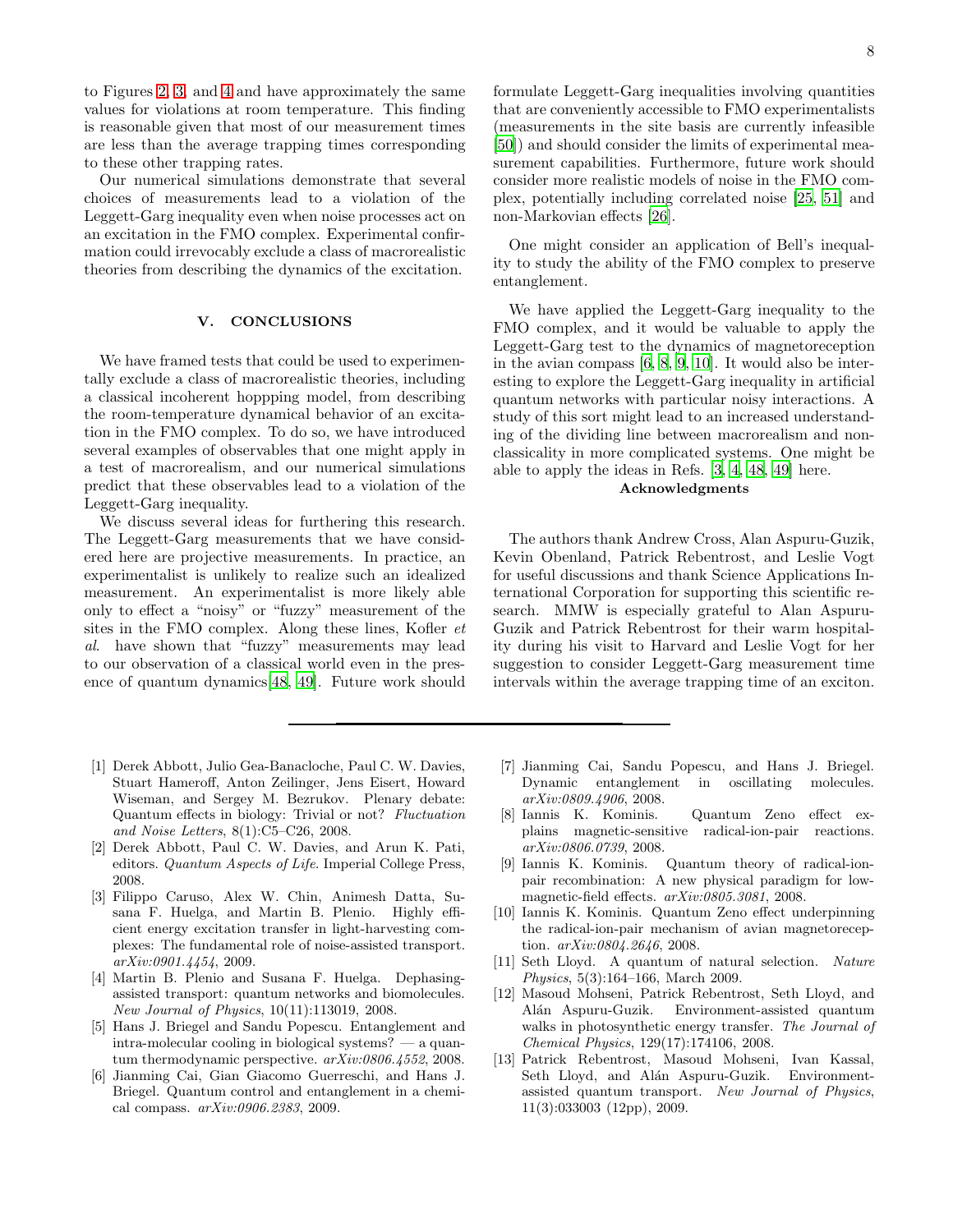- <span id="page-9-0"></span>[14] Elisabeth Rieper, Erik Gauger, John J. L. Morton, Simon C. Benjamin, and Vlatko Vedral. Quantum coherence and entanglement in the avian compass. *arXiv:0906.3725*, 2009.
- <span id="page-9-1"></span>[15] Joel Gilmore and Ross H. McKenzie. Quantum dynamics of electronic excitations in biomolecular chromophores: Role of the protein environment and solvent. *The Journal of Physical Chemistry A*, 112(11):2162–2176, March 2008.
- <span id="page-9-2"></span>[16] Alexandra Olaya-Castro, Chiu Fan Lee, Francesca Fassioli Olsen, and Neil F. Johnson. Efficiency of energy transfer in a light-harvesting system under quantum coherence. *Physical Review B*, 78(8):085115, 2008.
- <span id="page-9-3"></span>[17] Gregory S. Engel, Tessa R. Calhoun, Elizabeth L. Read, Tae-Kyu Ahn, Tomá Manal, Yuan-Chung Cheng, Robert E. Blankenship, and Graham R. Fleming. Evidence for wavelike energy transfer through quantum coherence in photosynthetic systems. *Nature*, 446:782–786, 2007.
- <span id="page-9-4"></span>[18] Hohjai Lee, Yuan-Chung Cheng, and Graham R. Fleming. Coherence dynamics in photosynthesis: Protein protection of excitonic coherence. *Science*, 316:1462, 2007.
- <span id="page-9-5"></span>[19] Thorsten Ritz, Peter Thalau, John B. Phillips, Roswitha Wiltschko, and Wolfgang Wiltschko. Resonance effects indicate a radical-pair mechanism for avian magnetic compass. *Nature*, 429:177–180, 2004.
- <span id="page-9-6"></span>[20] Yuan-Chung Cheng and Graham R. Fleming. Dynamics of light harvesting in photosynthesis. *Annual Review of Physical Chemistry*, 60(1):241–262, 2009. PMID: 18999996.
- <span id="page-9-7"></span>[21] Jan A. Leegwater. Coherent versus incoherent energy transfer and trapping in photosynthetic antenna complexes. *Journal of Physical Chemistry*, 100:14403–14409, 1996.
- <span id="page-9-8"></span>[22] Mirianas Chachisvilis, Oliver Kühn, Tõnu Pullerits, and Villy Sundström. Excitons in photosynthetic purple bacteria: Wavelike motion or incoherent hopping? *Journal of Physical Chemistry B*, 101(37):7275–7283, 1997.
- <span id="page-9-9"></span>[23] R. E. Fenna and B. W. Matthews. Chlorophyll arrangement in a bacteriochlorophyll protein from chlorobium limicola. *Nature*, 258(5536):573–577, December 1975.
- <span id="page-9-10"></span>[24] Julia Adolphs and Thomas Renger. How proteins trigger excitation energy transfer in the FMO complex of green sulfur bacteria. *Biophysical Journal*, 91(8):2778– 2797, 2006.
- <span id="page-9-11"></span>[25] Francesca Fassioli, Ahsan Nazir, and Alexandra Olaya-Castro. Multichromophoric energy transfer under the influence of a correlated environment. *arXiv:0907.5183*, 2009.
- <span id="page-9-12"></span>[26] Patrick Rebentrost, Rupak Chakraborty, and Alan Aspuru-Guzik. Non-Markovian quantum jumps in excitonic energy transfer. *arXiv:0908.1961*, 2009.
- <span id="page-9-13"></span>[27] Herbert Van Amerongen, Leonas Valkunas, and Rienk Van Grondelle. *Photosynthetic Excitons*. World Scientific, 2000.
- <span id="page-9-14"></span>[28] Thomas Renger, Volkhard May, and Oliver Khn. Ultrafast excitation energy transfer dynamics in photosynthetic pigment-protein complexes. *Physics Reports*,  $343(3):137 - 254, 2001.$
- <span id="page-9-15"></span>[29] Anthony J. Leggett. Testing the limits of quantum mechanics: motivation, state of play, prospects. *Journal of Physics: Condensed Matter*, 14(15):R415–R451, 2002.
- <span id="page-9-16"></span>[30] Anthony J. Leggett. Realism and the physical world. *Reports on Progress in Physics*, 71(2):022001, 2008.
- <span id="page-9-17"></span>[31] Wojciech H. Zurek. Decoherence and the transition from quantum to classical. *Physics Today*, 44:36–44, 1991.
- <span id="page-9-18"></span>[32] Th. Förster. Energiewanderung und fluoreszenz. *Naturwissenschaften*, 33(6):166–175, June 1946.
- <span id="page-9-19"></span>[33] V. M. Kenkre and P. Reineker. *Exciton dynamics in molecular crystals and aggregates*. Springer-Verlag, New York, 1982.
- <span id="page-9-20"></span>[34] Anthony J. Leggett and Anupam Garg. Quantum mechanics versus macroscopic realism: Is the flux there when nobody looks? *Physical Review Letters*, 54:857, 1985.
- <span id="page-9-21"></span>[35] John S. Bell. On the Einstein Podolsky Rosen paradox. *Physics*, 1:195–200, 1964.
- <span id="page-9-22"></span>[36] John S. Bell. *Speakable and Unspeakable in Quantum Mechanics*. Cambridge University Press, 1987.
- <span id="page-9-23"></span>[37] Andrew N. Jordan, Alexander N. Korotkov, and Markus Büttiker. Leggett-Garg inequality with a kicked quantum pump. *Physical Review Letters*, 97(2):026805, 2006.
- <span id="page-9-24"></span>[38] Nathan S. Williams and Andrew N. Jordan. Weak values and the Leggett-Garg inequality in solid-state qubits. *Physical Review Letters*, 100(2):026804, 2008.
- <span id="page-9-25"></span>[39] R. Ruskov, A. N. Korotkov, and A. Mizel. Signatures of quantum behavior in single-qubit weak measurements. *Physical Review Letters*, 96:200404, 2006.
- <span id="page-9-26"></span>[40] M. E. Goggin, M. P. Almeida, M. Barbieri, B. P. Lanyon, J. L. O'Brien, A. G. White, and G. J. Pryde. Violation of the Leggett-Garg inequality with weak measurements of photons. *arXiv:0907.1679*, 2009.
- <span id="page-9-27"></span>[41] Asher Peres. *Quantum Theory: Concepts and Methods*. Springer, 1st edition, September 1995.
- <span id="page-9-28"></span>[42] César A. Rodríguez-Rosario, James D. Whitfield, and Alán Aspuru-Guzik. Quantum stochastic walks: A generalization of classical random walks and quantum walks. *arXiv:0905.2942*, 2009.
- [43] Viv Kendon. Decoherence in quantum walks a review. *Mathematical Structures in Computer Science*, 17(06):1169–1220, 2007.
- <span id="page-9-29"></span>[44] T. G. Owens, S. P. Webb, L. Mets, R. S. Alberte, and G. R. Fleming. Antenna size dependence of fluorescence decay in the core antenna of photosystem I: estimates of charge separation and energy transfer rates. *Proceedings of the National Academy of Sciences of the United States of America*, 84(6):1532–1536, 1987.
- <span id="page-9-30"></span>[45] Heinz-Peter Breuer and Francesco Petruccione. *The Theory of Open Quantum Systems*. Oxford University Press, 2007.
- <span id="page-9-31"></span>[46] G. Lindblad. On the generators of quantum dynamical semigroups. *Communications in Mathematical Physics*, 48(2):119–130, June 1976.
- <span id="page-9-32"></span>[47] H. Haken and G. Strobl. An exactly solvable model for coherent and incoherent exciton motion. Zeitschrift für *Physik A*, 262(2):135–148, April 1973.
- <span id="page-9-33"></span>[48] Johannes Kofler and Caslav Brukner. Conditions for quantum violation of macroscopic realism. *Physical Review Letters*, 101(9):090403, 2008.
- <span id="page-9-34"></span>[49] Johannes Kofler. *Quantum violation of macroscopic realism and the transition to classical physics*. PhD thesis, University of Vienna, Vienna, Austria, June 2008.
- <span id="page-9-35"></span>[50] Alán Aspuru-Guzik and Patrick Rebentrost. private communication, 2009.
- <span id="page-9-36"></span>[51] Ahsan Nazir. Correlation-dependent coherent to incoherent transitions in resonant energy transfer dynamics. *arXiv:0906.0592*, 2009.
- <span id="page-9-37"></span>[52] D. Home and S. Sengupta. Bell's inequality and non-